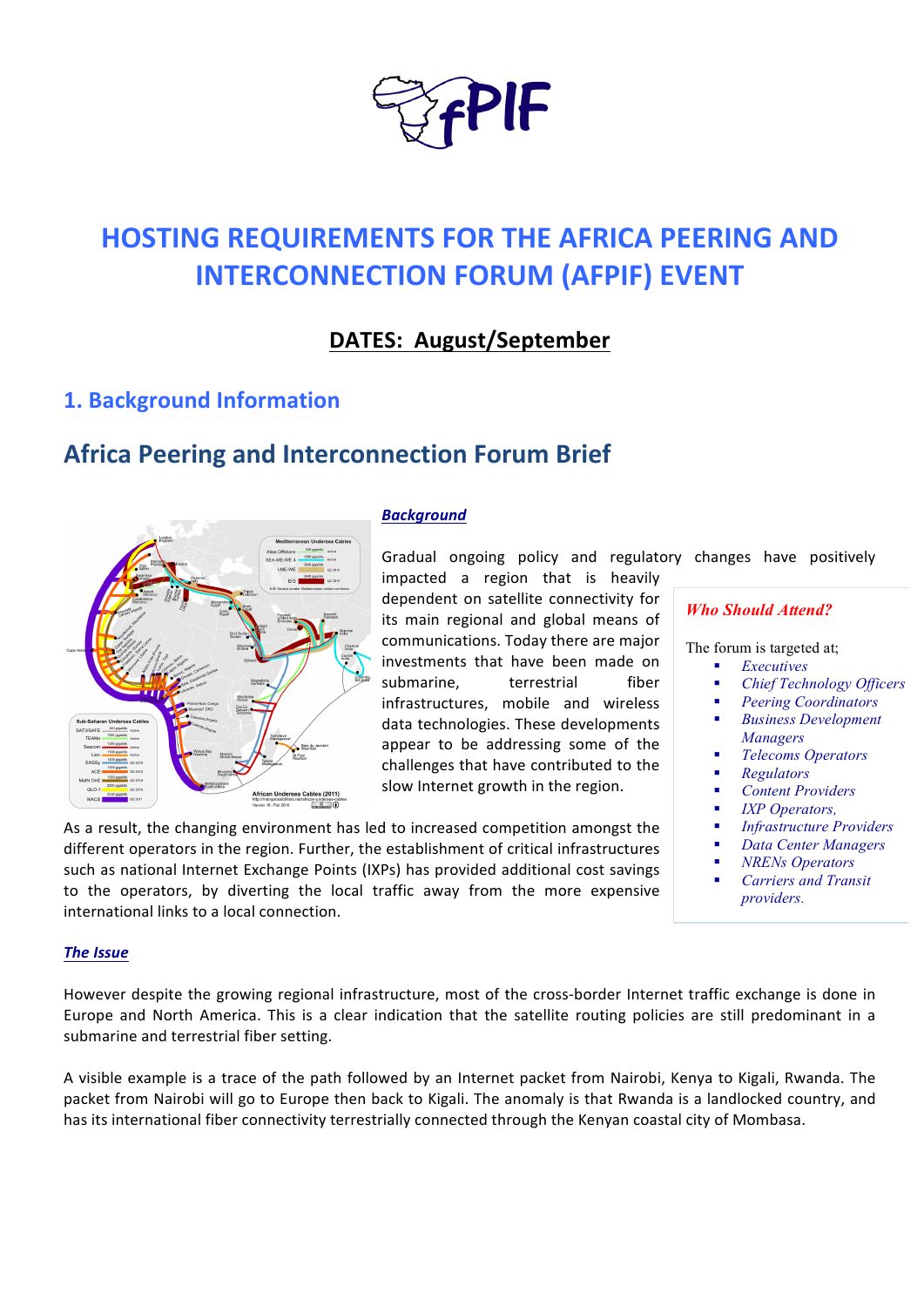The scenario is replicated across the entire region and serves a barrier to growth, innovation and operational efficiency. Of most concern is, cross-border and regional communications are entirely dependent on global connectivity. 

#### **The Opportunity:**

The Africa Peering and Interconnection Forum is a three (3) day forum that aims to address the key Interconnection opportunities and challenges that exist in the region. As a multi-stakeholder forum, the event seeks to foster the national and cross-border interconnection opportunities by ensuring the key players such as; infrastructure providers, Service Providers, IXPs and regulators are present at the event. For more information please visit www.afpif.org

The AfPIF Program Committee in collaboration with the Africa IXP Association (Af-IX) and the Internet Society, henceforth referred to as the Organisers, are looking to partner with institutions or organizations to host the next AfPIF event. This document gives an overview of the requirements and expectations for those interested in hosting a future AfPIF event.

### **2. Space Requirements For The Event**

The following conference space will be required.

A registration area: An open area for participants' registration. The registration area must be able to allow queuing of registrants, to put a long table (even two so as to create an L-shape area) and banners for the event. The registration area should be as close to the meeting rooms as possible. Internet access is required for this area. The registration and booth area should have the following characteristics:

- It has to be in area where registrants can queue,
- It has to be organised either on a set of table or as booth
- Allow the display of the event banner and the banner of partners/sponsors organisations
- To be close enough to the meeting rooms.

**Conference room (Main Event):** Large conference room to accommodate a maximum of 200 people that should be in classroom style. It should be available no later than the evening day before the conference begins and through to the end of the event. The main conference room should have the following characteristics.

- Must comfortably seat 200 people, classroom style;
- The room's height should be more that 2m high
- The panel of presenters, Chairperson and observer should be on a stage (not more than 80 cms high) It is preferable that speakers be on a stage also. We suggest that one same stage be used.
- We should be able to dim out the lights when doing presentations;
- Public Address system to which an audio feed can be removed;
- Lectern with space to fit a laptop and cabling to the SVGA projector as well as microphone
- Translation booth (the Organisers are prepared to pay for this);
- Entry, exits and access pathways;
- Air-conditioned, especially in hotter climates;
- It is essential that the conference room has sufficient electrical outlets, because many of the conference attendees will want to connect their laptop computers; at least one outlet per attendee should be available; and,
- Complimentary Wireless Internet coverage in the entire conference room and registration areas.
- Laptop with Mac OS or Windows Vista and installed with MS Powerpoint and other similar applications for presentations.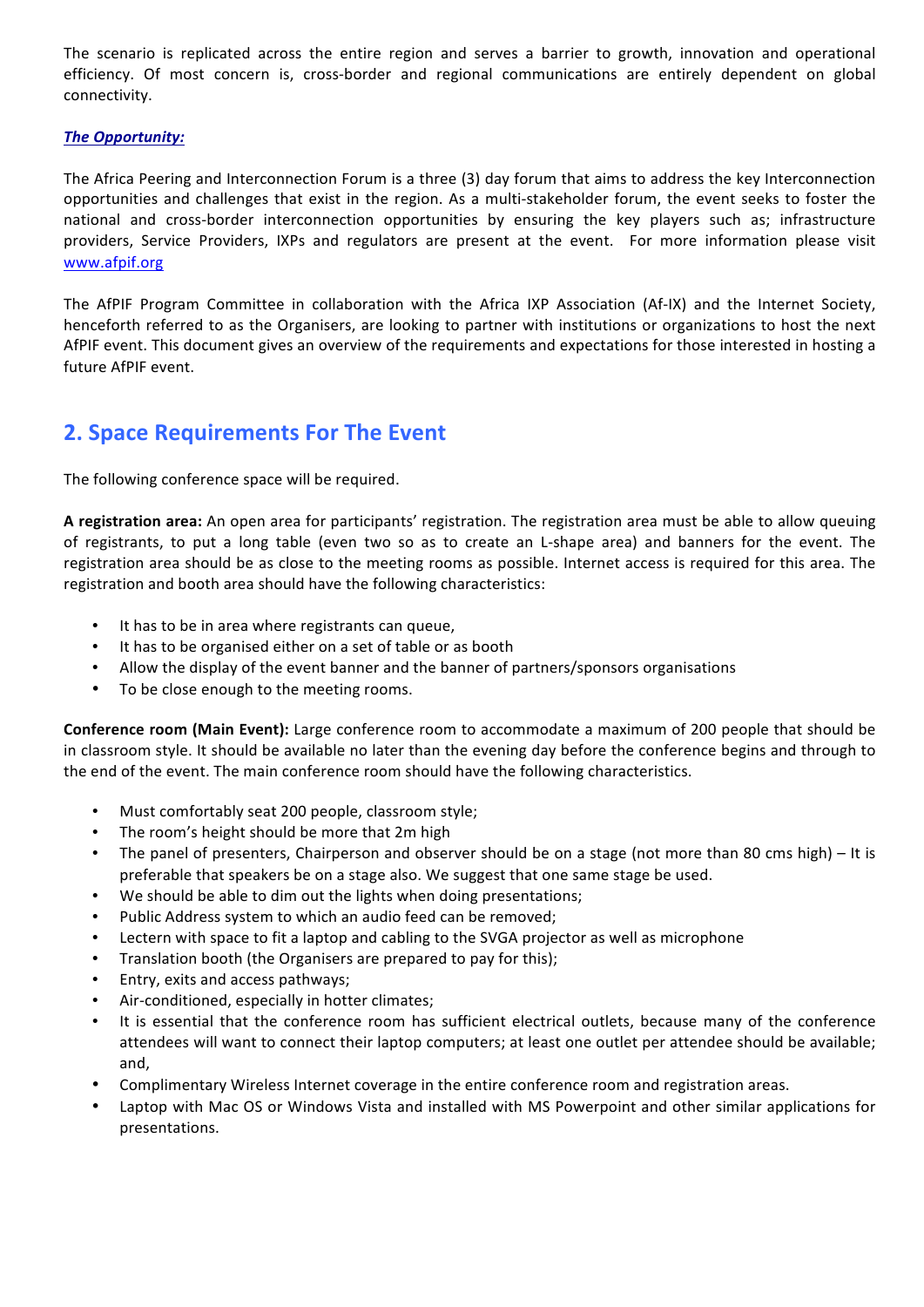**Exhibition area/space:** This is a room/space adjacent to the main conference room to be used by sponsors to exhibit their services to the participants. It is preferable that the space is large enough to hold 20 booth setups in a U-style setup. The middle of the room is used as the coffee break station. This setup ensures that participants enter into the exhibition area during the coffee breaks for their coffee and also get visit the exhibitors in the same space at the same time. Internet access is required for this room. The exhibition area should have the following characteristics:

- Setup is U-style and can accommodate at least 20 booths/tables measuring at least 1.5m long. The booth/tables are set close to the walls in a U-Style to allow for walk and viewing
- The space should accommodate the coffee station in the middle room to allow for access to the coffee and visibility of the exhibits.
- The space should be able to accommodate at least 100 150 people cocktail style including the booth/tables and the coffee station.
- Exhibition area is required for at least 3.5 days (half day for setup)
- To be close enough to the meeting rooms.
- Air-conditioned, especially in hotter climates;
- It is essential that the area/space has sufficient electrical outlets, because many of the exhibitors will want to connect their displays to electricity. Having at least  $4 - 5$  points per booth/table should be sufficient.

**Bilateral Meetings Room:** The bilateral meetings room is reserved from day 2 and 3 of the main AfPIF event. It is designed for participants to have brief (25 minutes) face-to-face meetings with other participants. for the organizers to store and hold meetings during the course of the event. The room should be able to accommodate 15 - 20 tables, with each table seating 4 people. The bilateral meetings room should have the following characteristics:

- $\cdot$  15 20 tables seating 4 people per table.
- Wi-fi connectivity should be available.
- To be close enough to the conference rooms.
- Air-conditioned, especially in hotter climates;
- Water should be provided in the room;
- It is essential that the secretariat room has sufficient electrical outlets.

**Secretariat Room:** The secretariat room is reserved for the organizers to store and hold meetings during the course of the event. The room should be able to seat at least 10 people boardroom style. The secretariat room should have the following characteristics:

- Can accommodate at least 10 U-Style
- Wi-fi connectivity should be available.
- The room should be lockable and keys assigned to one person for security reasons
- To be close enough to the conference rooms.
- Air-conditioned, especially in hotter climates;
- It is essential that the secretariat room has sufficient electrical outlets, because those occupying the room will want to connect their laptop computers.  $10 - 15$  outlets should be sufficient.

Af-IX Conference Room (Pre-event): The Af-IX conference room is needed for the first day prior to start of AfPIF event. The conference room setup is U-style for 30 participants with adequate room to add extra chairs (at back of the room) for another 10. The Af-IX conference room should have the following characteristics:

- Can accommodate at least 30 boardroom-style
- Wi-fi connectivity should be available. The room should be available for all at least 5 days.
- The room should be lockable and keys assigned to one person for security reasons
- To be close enough to the conference rooms.
- Air-conditioned, especially in hotter climates;
- It is essential that the conference room has sufficient electrical outlets, because many of the conference attendees will want to connect their laptop computers; at least one outlet per attendee should be available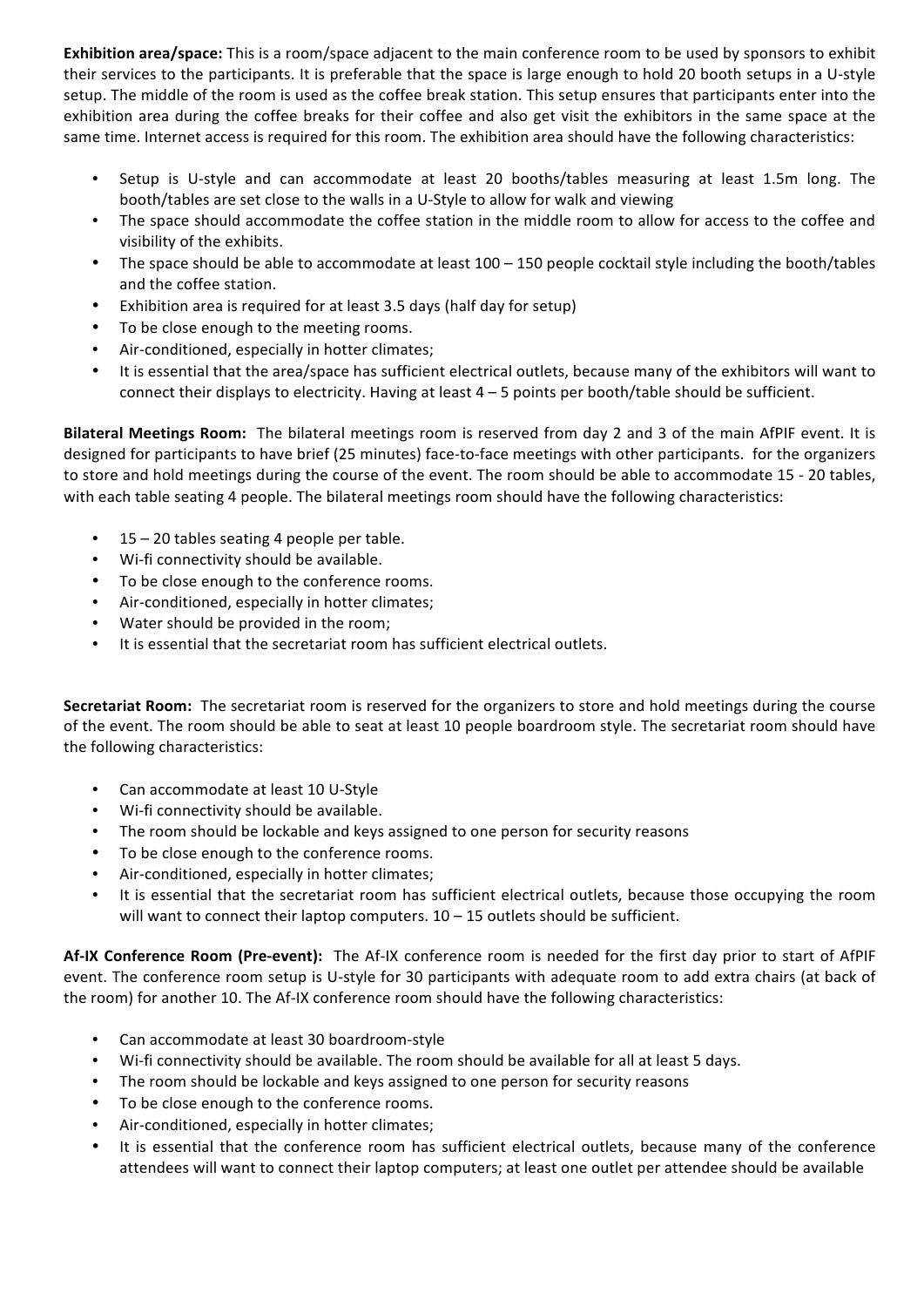#### **Translation Facilities**

- Translation booth;
- Translators capable of simultaneous translation of technical discussions in the English and French languages. Additional languages may be considered;
- Headsets to cater for up to [120] participants numbers may be adjusted upwards based on registrations.

#### **Audio/Visual**

- 1 SVGA Projector, for projecting computer and/or video output onto a screen;
- Slide Splitter
- Public address system of sufficient power to cover entire hall;
- Lapel or cordless microphone;
- Purpose built back drop with inbuilt screen (as per below) approximately 7m x 3m
- Projector screen built into backdrop or hanging, approximately 4m x 3m
- Two Hand held microphones in the conference rooms or desk microphones on each table
- One Lectern

#### **Internet Connectivity**

- At least 100Mbps of bandwidth to the Internet (Wireless backhaul is not preferred). More bandwidth would be nice.
- The Internet connection must not be subjected to any kind of firewalling or Filtering (The use of NAT or private address space is not desired where possible);
- Provision of IPv6 & DNSSEC aware resolvers is optional but nice to have.

### **3. Security**

In view of the value of the specialized equipment such as laptops, P.A system, personal mobile phones, etc, it is desirable for the area to be patrolled by security guards. The conference room should be lockable especially during the conference breaks. Further, an official presentation of the security staff should be done to the events coordinator, giving their names and contact details and incident reporting procedures.

### **4. Accommodation**

It is preferred that the accommodation, and the meeting room for the conference, all be provided at the same location. For the meeting/conference part of the event a 4-5 star hotel is requested. Internet connectivity in the accommodation rooms of AfPIF delegates is mandatory.

The hotel should provide the menu of the lunch and dinner far in advance for discussion and agreement. The menu should have a variety of menu options including special food for vegetarians. Please note that lunch is served between  $12:30 - 14:30$ , and that we do include coffee/tea breaks during the conference days.

Additional hotel capacity to accommodate conference attendees is essential. The expected total number of conference attendees including the organisers team, is expected to range between 150 - 230.

It is imperative that a contract be signed with the hotel / conference venue and any supplier well in advance of the start of the event. In some cases the contracts shall be signed between the supplier and the local host representing AfPIF. The different parties must have a copy of the signed agreement. The contract negotiation should be done in close consultations with AfPIF event coordinators.

### **5. Travel**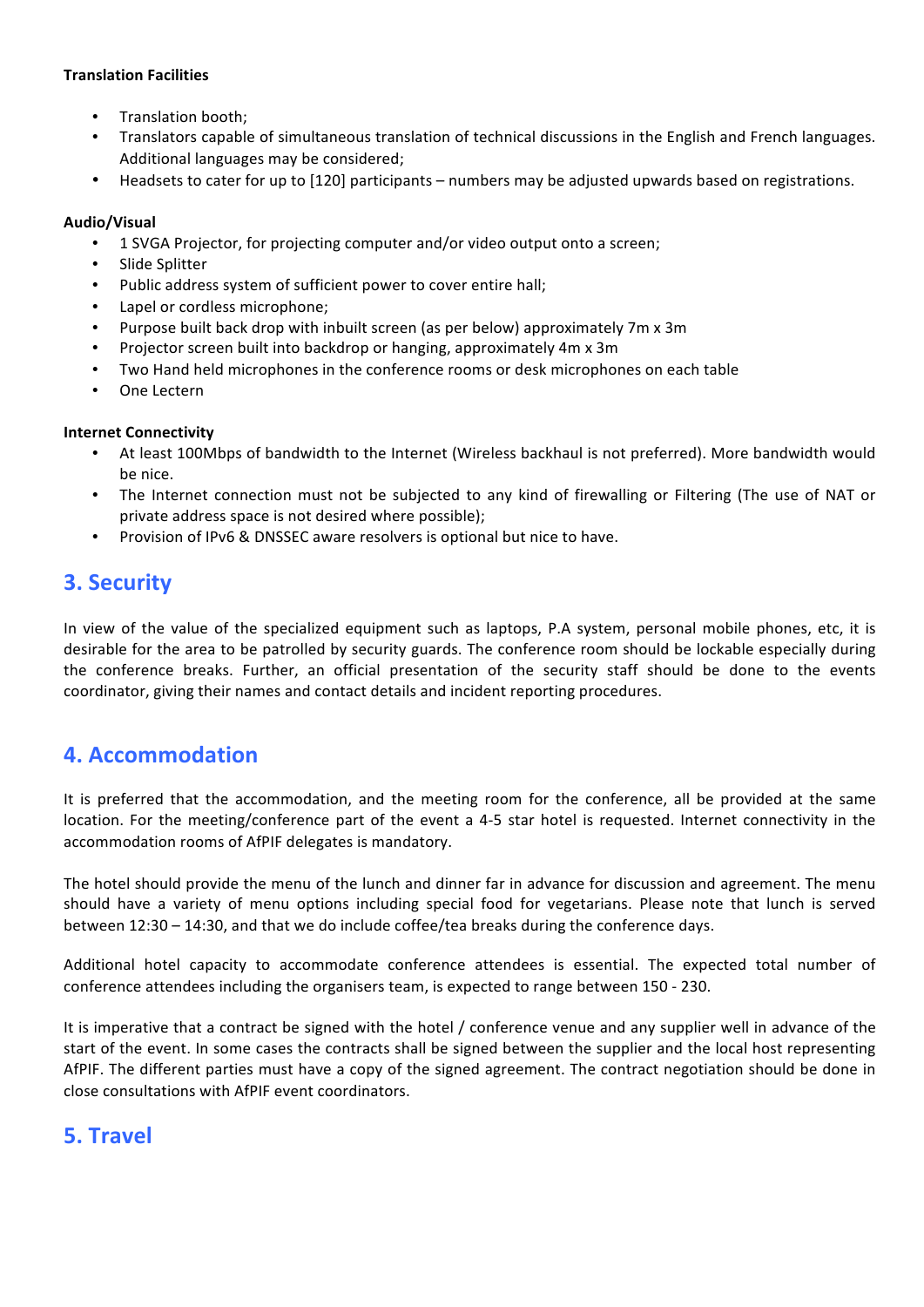The local host will from time to time be required to provide local coordination for travel arrangements for event participants. This may involve:

- Providing information regarding travel regulations to the host country, such as health restrictions, recommended vaccines, tips on pre-travel medication;
- Providing information regarding local visa requirements, this may include the facilitation of group visas, visas on arrival and referral visas etc; and, letter of invitation - Providing Letters of Invitation for visa and passport purposes and assist with immigration problems; and, For this we shall require a local contact person details including phone and email address to forward requests and inquiries to.
- Arranging the meeting of delegates at the airport and Optional: a shuttle service at the airport for all delegates.

### **6. Assist with Local Logistics**

The local hosting organisation should also be prepared to:

- Provide recommendations of conference venues in the selected city. The names of the locations should be included in the information sent as well as the costs;
- Assist the Organisers with hotel negotiations;
- Provide logistical support during the meeting, including staffing (at least 4 people at all times) for the registration desk, conference room setup, interaction with hotel staff, and helping in general with day-to day logistics, etc;
- Facilitate and coordinate Internet connectivity setup at the hotel or conference centre; and,
- Assist the Organisers with sourcing potential local sponsors i.e. sending of letters and making follow-ups with the organisations and coordination with the Organisers sponsorship management team.
- Assist with identifying local speakers and moderators for the different topics and panel sessions
- Facilitate the invitation and participation of a high level representative (from relevant Government Institution) to officiate the formal opening session
- Create local awareness and invite local stakeholders to attend the event

#### **Social/Entertainment events**

#### **Welcome Cocktail**

The AfPIF event holds a welcome cocktail on the eve of the first day of the event. The local host is invited to assist with identify the venue and arrange for this event for all delegates (max 150). The welcome cocktail event can be sponsored in part or in total by one of the local or International sponsors.

The cocktail shall include but not be limited to the following:

- Welcome Drink
- Finger buffet and drinks
- Music in background

#### **Gala Dinner**

The Organisers hold a social event the second day of the conference. The local host will help identify the venue and arrange transportation to the social event for all delegates (max 150). The social event can be sponsored in part or in total by one of the sponsors. The sponsor is allowed to display marketing materials at the venue of the social event. The Organisers will also display its own marketing materials and those associated to the AfPIF event.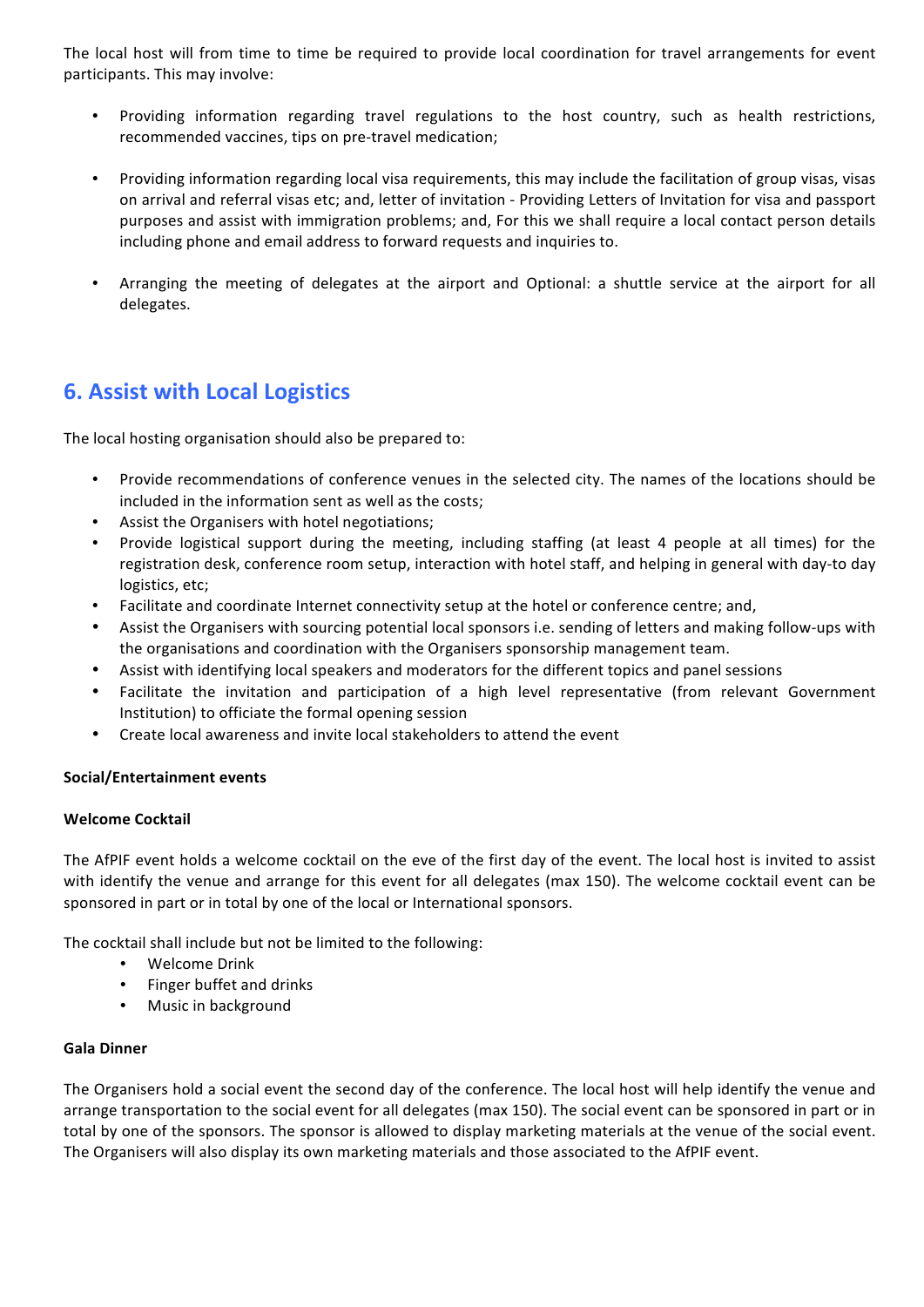The social event shall include but not be limited to the following:

- Welcome Drink
- Cultural Display
- Dinner
- Music and entertainment

#### **Fairwell Cocktail**

The AfPIF event holds a Farewell cocktail on the eve of the last day of the event. The local host is invited to assist with identify the venue and arrange for this event for 70% of the delegates (max 100). The welcome cocktail event can be sponsored in part or in total by one of the local or International sponsors.

The cocktail shall include but not be limited to the following:

- Welcome Drink
- Finger buffet and drinks
- Music in background

### **7. Financial**

The local host is encouraged to provide financial support in terms of sponsorship towards the costs of running the AfPIF event. This can be provided in-kind. Besides direct financial assistance, the Local Host may be expected to provide budgetary figures for:

- Entry visas facilitations;
- Rental of Computer, Public Address (Audio and Video) equipment;
- Local transportation; shuttle hire, vehicle rentals, fuel expenses, etc;
- Internet connectivity;

### **8. Publicity/Public Relations**

The local host is also encouraged to assist the Organisers communications team with local publicity and press/media coverage for the event (pre-event, during event and post-event) and to coordinate among others:

- Press conferences;
- Develop pre and post event press releases
- Press Releases distribution;
- Media Kits distribution;
- Advertising in local newspapers and magazines;
- Preparation of banners and posters; and,
- Printing of T-shirts, caps, pens and other giveaway where requested.
- The local host is encouraged to invite a VIP to give the opening speech and should inform the Organisers once a suitable VIP speaker has been informed and the protocols for receiving and handling with the VIP.
- The details about any giveaways that the local host is planning to produce must be communicated to the organizers in advance.

### **9. Commercial Interests**

The AfPIF event is a non-commercial, technical, education, collaboration and community-oriented activity. An exhibition room/center is provided for all related commercial and promotional activities. Any use of the event for advertising or marketing by the local host and sponsors must be approved in advance by the organisers and must not detract from the non-commercial atmosphere.